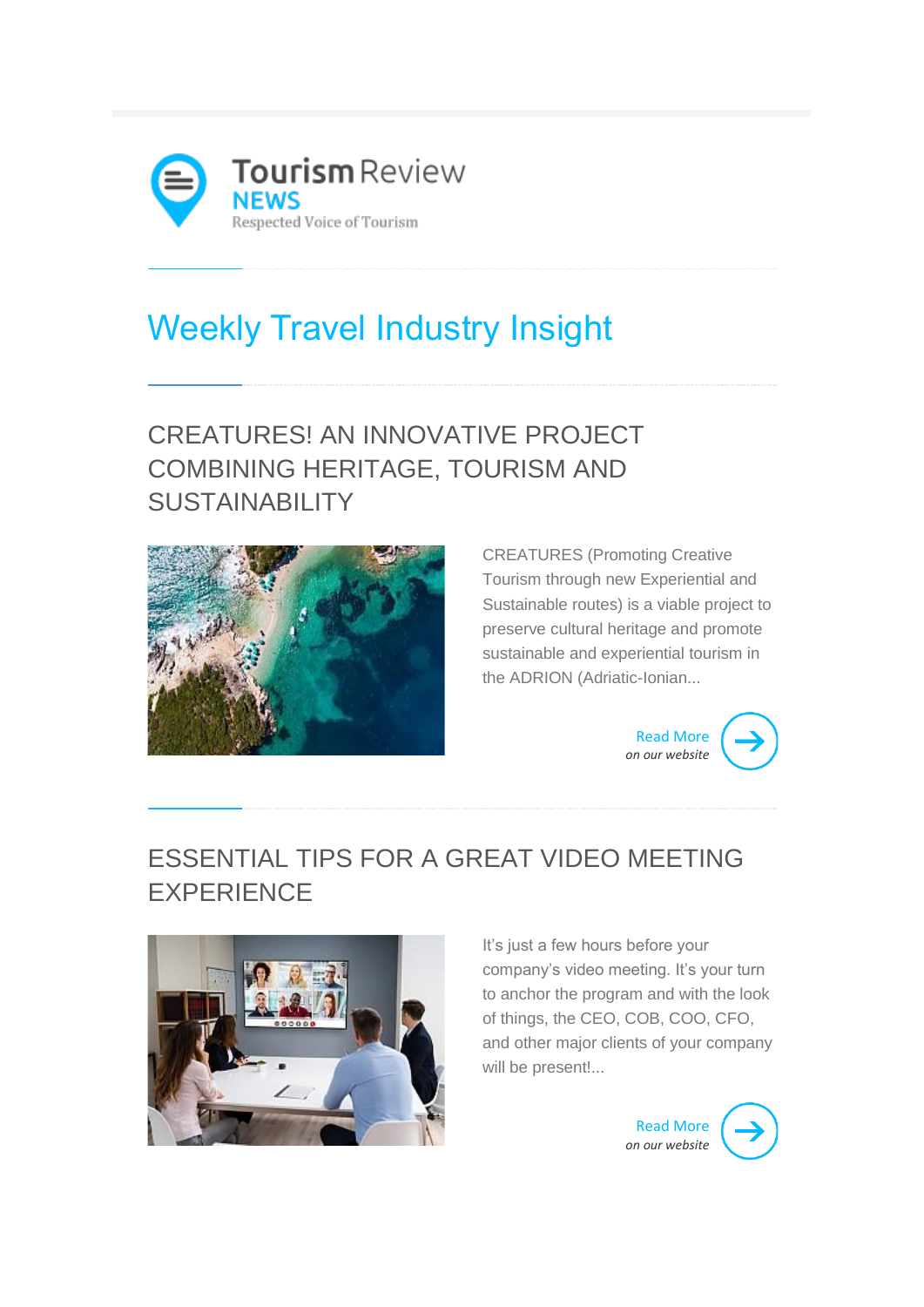#### GROWING NUMBER OF BEACHES IN SPAIN WITH BLACK FLAG WARNINGS



Right on the border between the provinces of Malaga and Granada is one of the most amazing places in Spain. The Cliffs of Maro-Cerro Gordo is a system of coves, cliffs and semienclosed beaches that attract tens...



#### TOURISM IN EUROPE: RAPIDLY CHANGING **SECTOR**



Initially heavily penalized by the COVID-19 epidemic, the European tourism sector now seems to be recovering strongly, potentially exceeding the prepandemic levels as early as 2023.



#### SWISS HOTELS REPORT 38 PERCENT MORE OVERNIGHT STAYS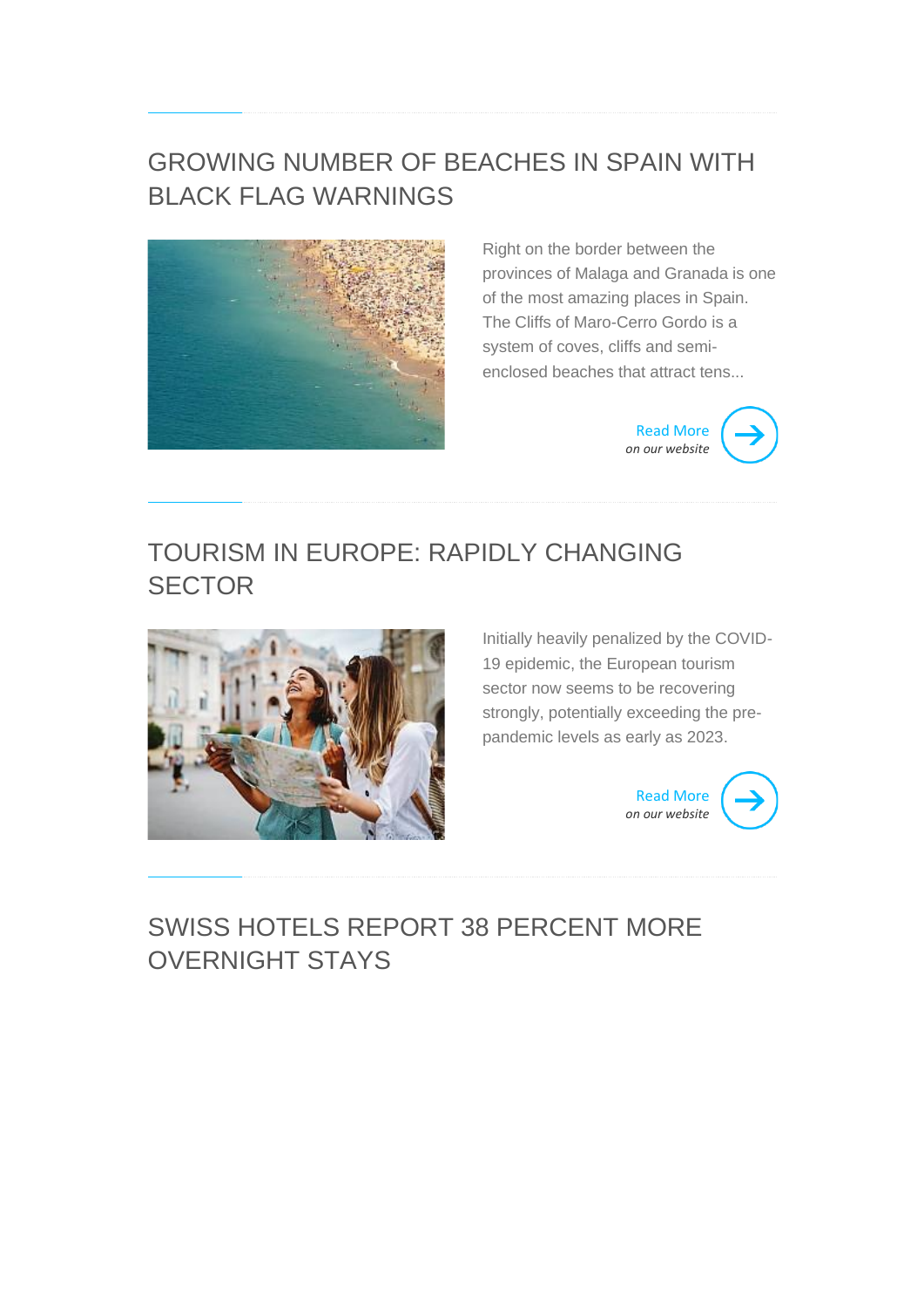

Swiss hotels welcomed more guests in May 2022. According to the first estimate of the Federal Statistical Office (FSO), the number of overnight stays rose by around 38 per cent compared to the same month last year.



#### SHANGHAI: SIGNIFICANT LOANS TO SUPPORT TOURISM RECOVERY



Five Shanghai banks mutually granted loans for a total amount of 50 billion yuan (about \$ 7.4 billion) in order to support the tourism recovery of the city.

> [Read More](http://www.tourism-review.com/shanghai-significant-loans-to-support-tourism-recovery-news12600) *[on our website](http://www.tourism-review.com/shanghai-significant-loans-to-support-tourism-recovery-news12600)*



#### TOURIST TAX GUIDE IN PARIS



The tourist tax is a French tax which can be requested by the municipalities with tourist vocation from their holidaymakers. The purpose of this tax is to help local councils to finance their expenses related to...



# ITALIAN TOURISM SECTOR AFTER COVID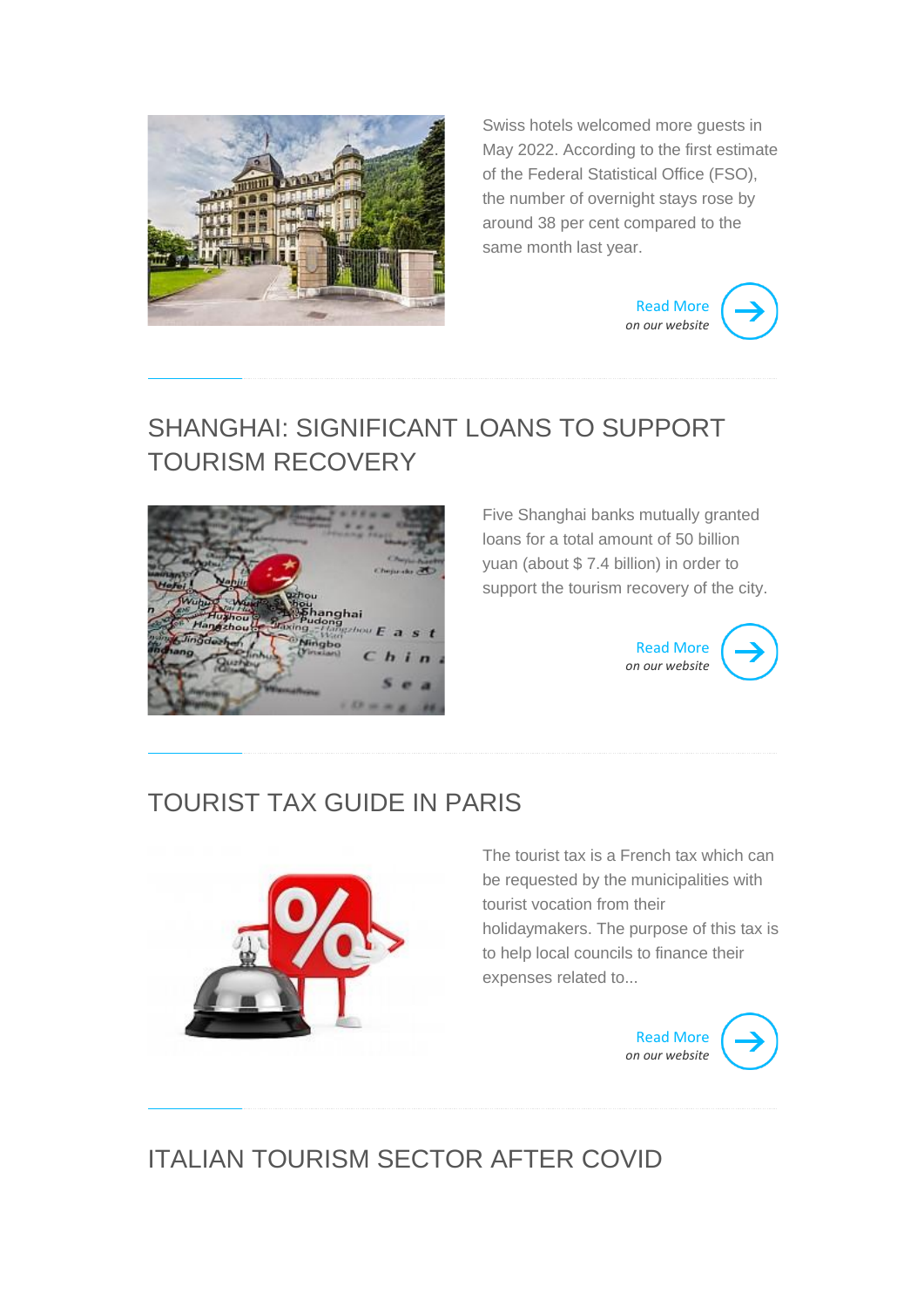

After a biennium of decline (2008 and 2009) following the economic crisis, starting from 2010 the Italian tourism sector registered a trend of constant growth.



## BUSINESS TRIPS IN GERMANY ARE STILL VERY IMPORTANT



Despite the advance of modern communication technologies since the beginning of the Corona pandemic, business trips in Germany play an important role. It has been confirmed by a survey conducted by AirPlus International;...



#### INTERNATIONAL TOURISM IN MEXICO EXCEEDS THE 2019 LEVELS



Mexico has embarked on the recovery path with numbers regarding the international tourism exceeding the 2019 levels. The national statistical agency Inegi has reported that foreign tourists spent 8.67 billion dollars...

> [Read More](http://www.tourism-review.com/international-tourism-in-mexico-exceeds-the-2019-levels-news12598) *[on our website](http://www.tourism-review.com/international-tourism-in-mexico-exceeds-the-2019-levels-news12598)*